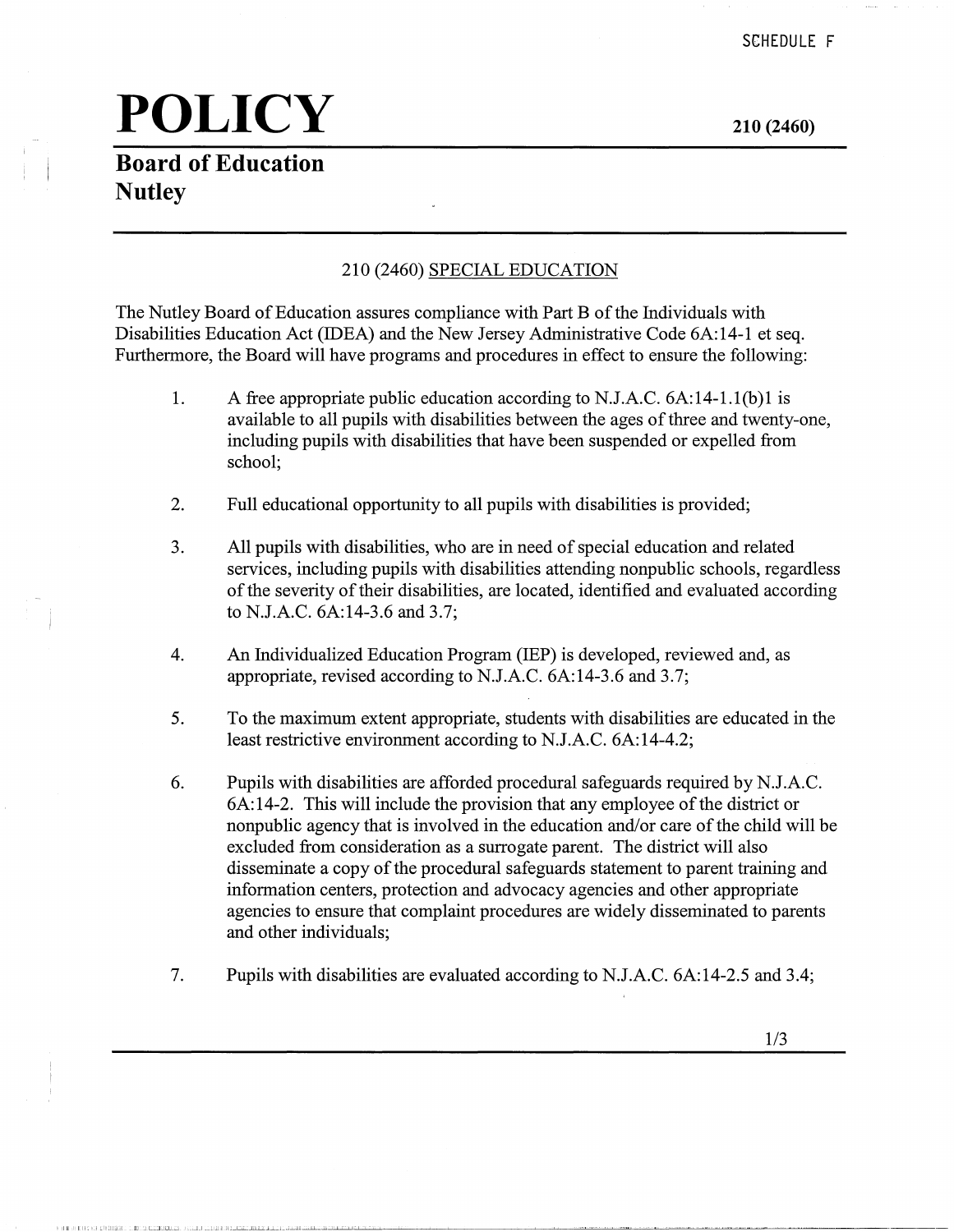**Board of Education Nutley** 

- 8. The compilation, maintenance, access to and confidentiality of pupil records are in accordance with N.J.A.C. 6:3-6;
- 9. Children with disabilities participating in Early Intervention Programs (EIP) assisted under IDEA Part C who will participate in preschool programs under this chapter experience a smooth transition, and that by the pupil's third birthday an IBP has been developed and is being implemented according to N.J.A.C. 6A:14- 3.3(e).
- 10. Provision is made for the participation of pupils with disabilities who are placed by their parent(s) or legal guardian(s) in nonpublic schools according to N.J.A.C. 6A:14-6.l and 6.2;
- 11. Pupils with disabilities who are placed in private schools by the district Board are provided special education and related services at no cost to their parents;
- 12. All personnel serving pupils with disabilities are appropriately certified and licensed, where a license is required;
- 13. The in-service training needs for professional and paraprofessional staff who provide special education, general education or related services are identified, and that appropriate in-service training is provided. The district Board shall maintain information to demonstrate its efforts to:
	- a. Prepare general and special education personnel with content knowledge and collaborative skills needed to meet the needs of children with disabilities;
	- b. Enhance the ability of teachers and others to use strategies, such as behavioral interventions, to address the conduct of students with disabilities that impedes the learning of students with disabilities and others;
	- c. Acquire and disseminate to teachers, administrators, school Board members, and related services personnel, significant knowledge derived from educational research and other sources and how the district will, if appropriate, adopt promising practices, materials and technology;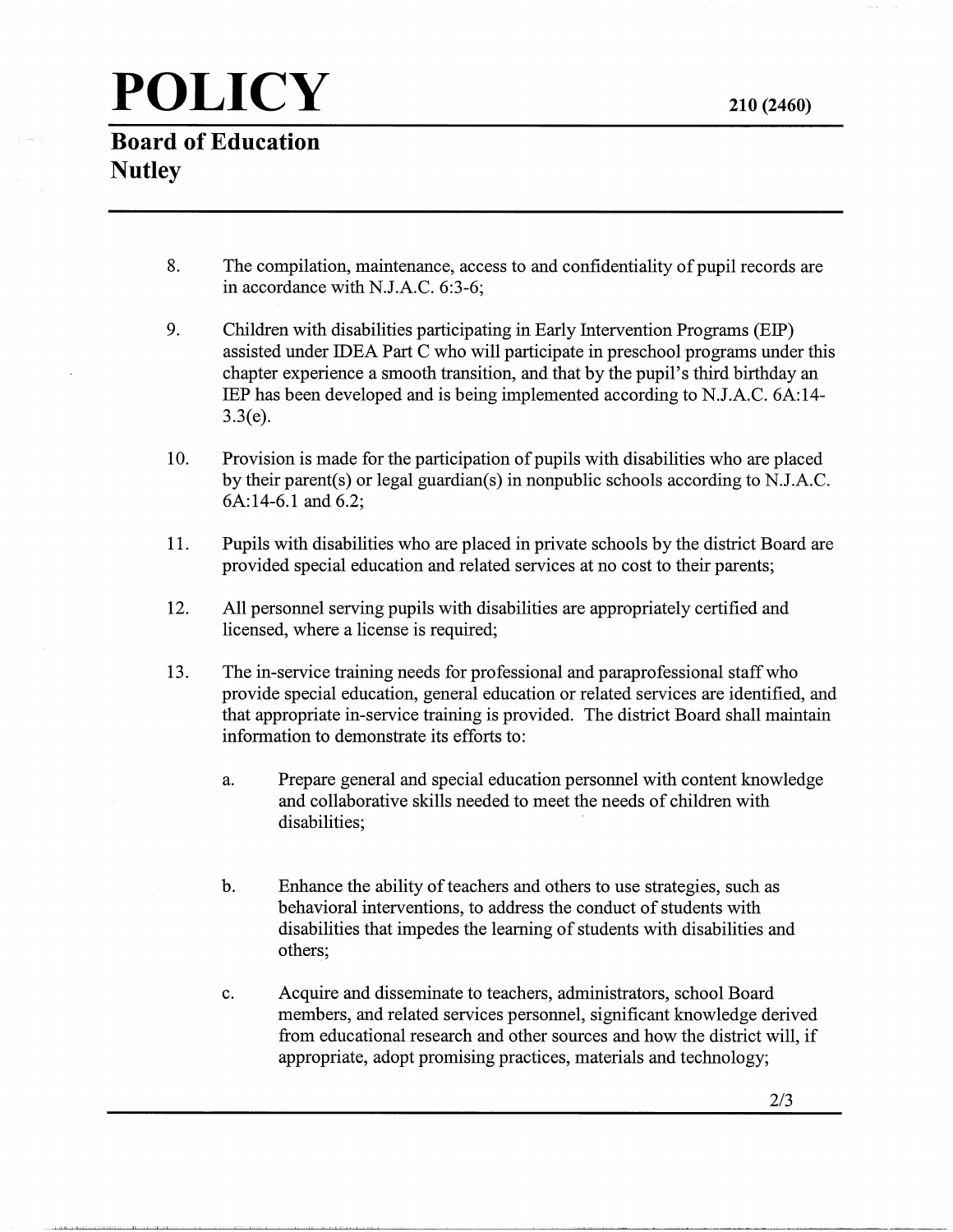**210 (2460)** 

# **POLICY**

#### **Board of Education Nutley**

- d. Ensure that the in-service training is integrated to the maximum extent possible with other professional development activities; and
- e. Provide for joint training activities of parent(s) or legal guardian(s) and special education, related services and general education personnel. [34 C.F.R. §300.380]

--- --------·-~ ---------------

14. Pupils with disabilities are included in statewide and districtwide assessment programs, with appropriate accommodations, where necessary.

This policy will be submitted to the County Office of Education for approval as required in N.J.A.C. 6A:14-1.2 (b) and the district will submit a written assurance of compliance with one through fourteen above as required in N.J.A.C. 6A:14-1.2(c).

N.J.A.C. 6A:14-1 et seq. 20 USC §1400 et seq. 34 C.F.R. §300 et seq.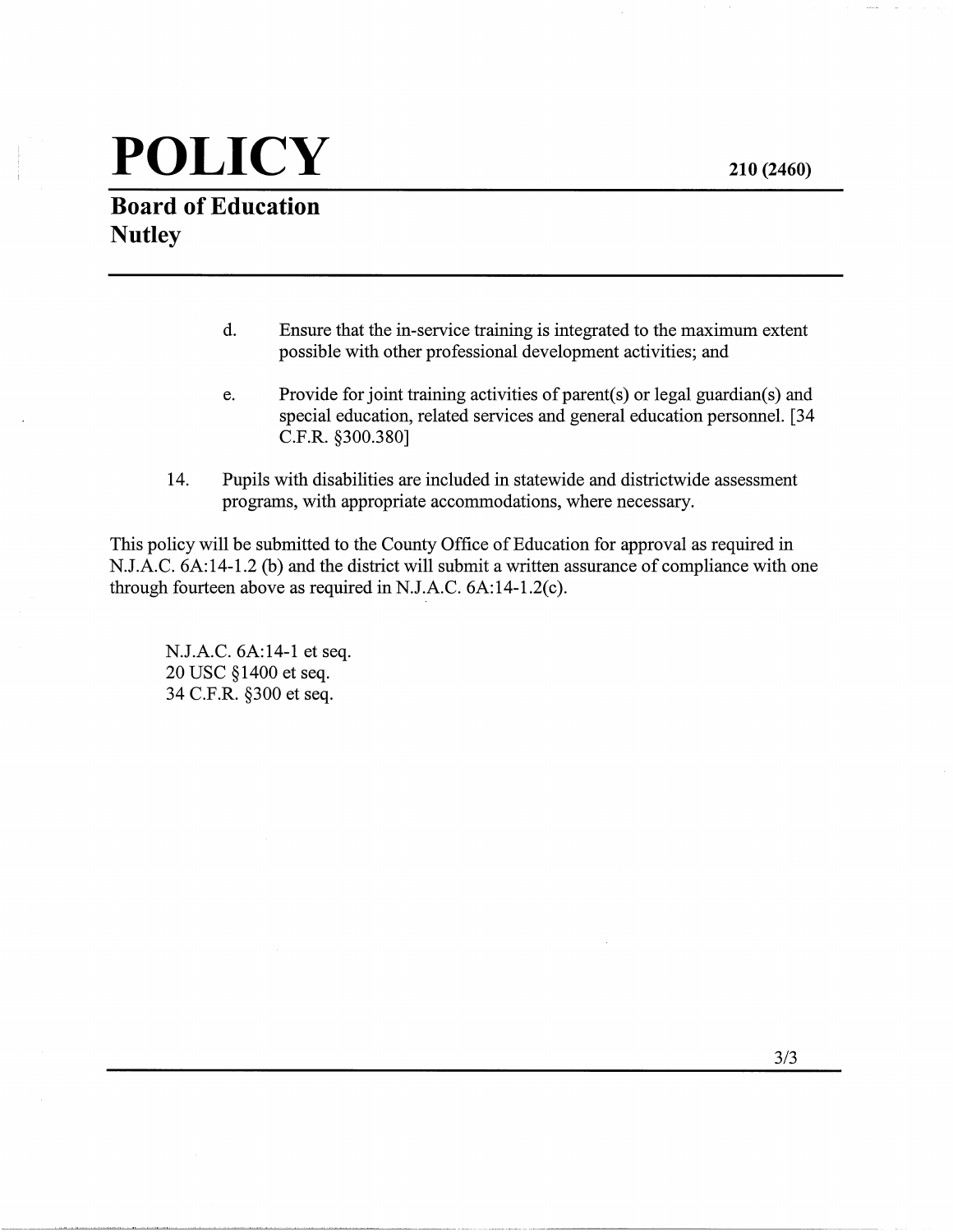**Board of Education Nutley** 

#### 210.1 (2461) SPECIAL EDUCATION/RECEIVING SCHOOLS

To demonstrate compliance with N.J.A.C. 6A:14 and the Individuals with Disabilities Education Act, the Board adopts policies and regulations/procedures that are required. These policies and regulations/procedures will be submitted with a Special Education Assurance Statement for Receiving Schools for Policies and Procedures to the County Office of Education no later than February 28, 2002 for approval.

- 1. Students with disabilities who are placed in a receiving school by a district Board of education must have an Individualized Education Program (IEP) in effect prior to the delivery of services.
	- a. Procedures regarding the student's IEP shall be developed and implemented to ensure that the receiving school determines whether the student's IEP can be implemented in that setting prior to accepting the student [N.J.A.C. 6A:14-7.5 (b) 1]; and
	- b. The student's teacher and, if appropriate, the student and other representatives of the receiving school will participate in meetings according to N.J.A.C. 6A:I4-2.3 (i) 2.
- 2. The receiving school will collaborate with the sending district Board of Education in the provision of a free, appropriate public education for the population served including students with disabilities who are suspended.
	- a. Procedures regarding the provision of a free, appropriate public education to students with disabilities who are suspended will be developed and implemented to ensure that school officials responsible for implementing suspensions/expulsions in the receiving school are identified.
	- b. Each time a student with a disability is removed from his/her current placement for disciplinary reasons, notification of the removal is provided to the case manager of the sending district.
	- c. A system will be in place to track the number of days a student with disabilities has been removed for disciplinary reasons.
	- d. · Suspension from transportation is counted as a day of removal if the student does not attend school.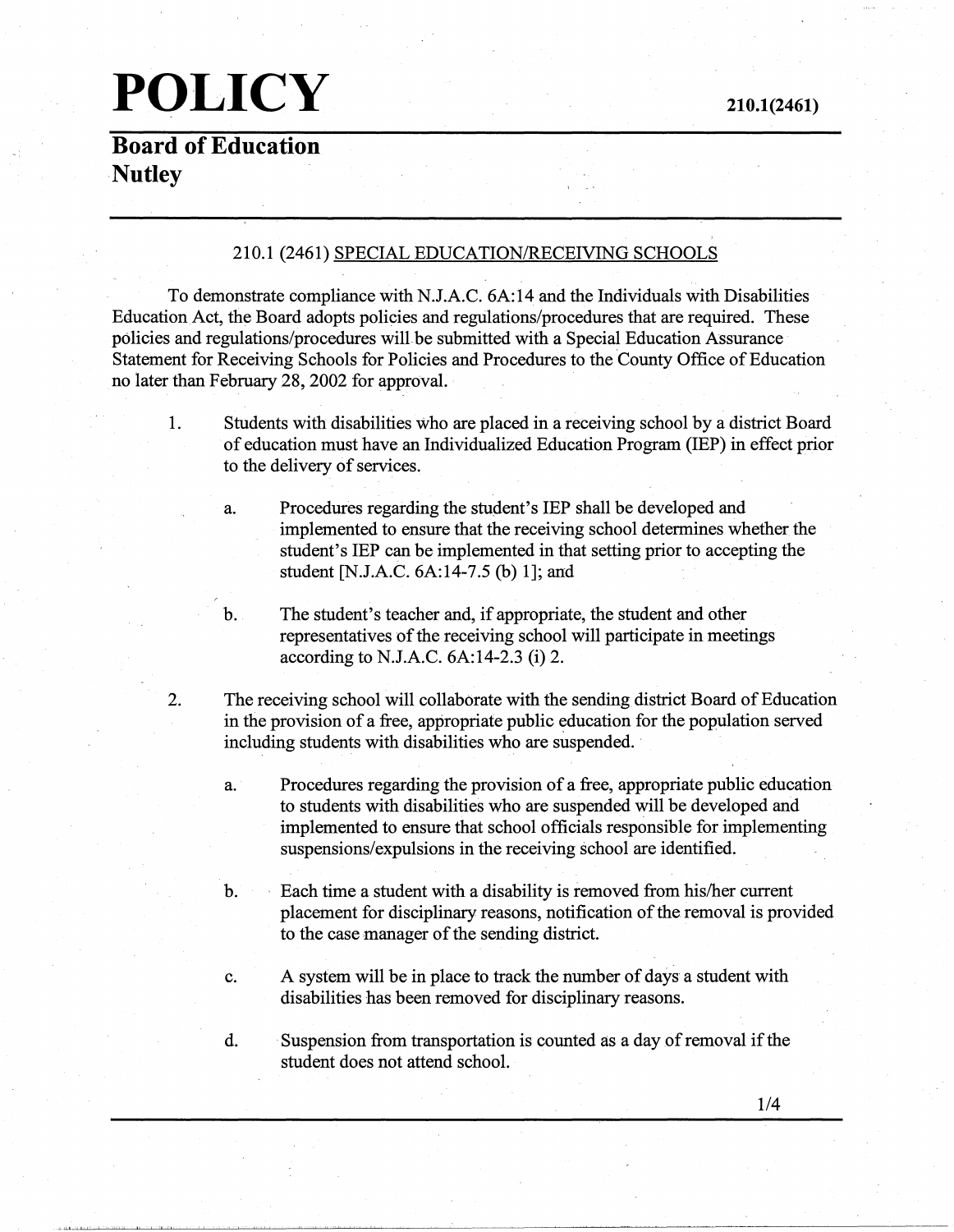### **Board of Education Nutley**

suspension program.

| e. |                                                                                                                                                                           | Removal for a portion of the school day is counted proportionately.                                                         |  |
|----|---------------------------------------------------------------------------------------------------------------------------------------------------------------------------|-----------------------------------------------------------------------------------------------------------------------------|--|
| f. | If the receiving school has an in-school suspension program, participation<br>in the program is not counted as a day of removal if the program provides<br>the following: |                                                                                                                             |  |
|    | (1)                                                                                                                                                                       | Opportunity for the student to progress in the general curriculum;                                                          |  |
|    | (2)                                                                                                                                                                       | Services and modification specified in the student's IEP;                                                                   |  |
|    | (3)                                                                                                                                                                       | Interaction with peers who are not disabled to the extent they<br>would have interaction with in the current placement; and |  |
|    | $\left(4\right)$                                                                                                                                                          | The student is counted as present for the time spent in the in-school                                                       |  |

- g. When a series of short-term removals will accumulate to more than ten school days in the year:
	- (1) School officials of the receiving school and the sending district case manager will consult to determine whether the removals create a change of placement according to N.J.A.C. 6A:14-2.8(b)2;
	- (2) Written documentation of the consultation between school officials and the case manager of the sending district will be maintained;
	- (3) If it is determined there is no change in placement, school officials and, the case manager of the sending district and special education teacher will consult to determine the extent to which services are necessary to:
		- (a) Enable the student to progress appropriately in the general education curriculum; and
		- (b) Advance appropriately toward achieving the goals set out in the student's IEP.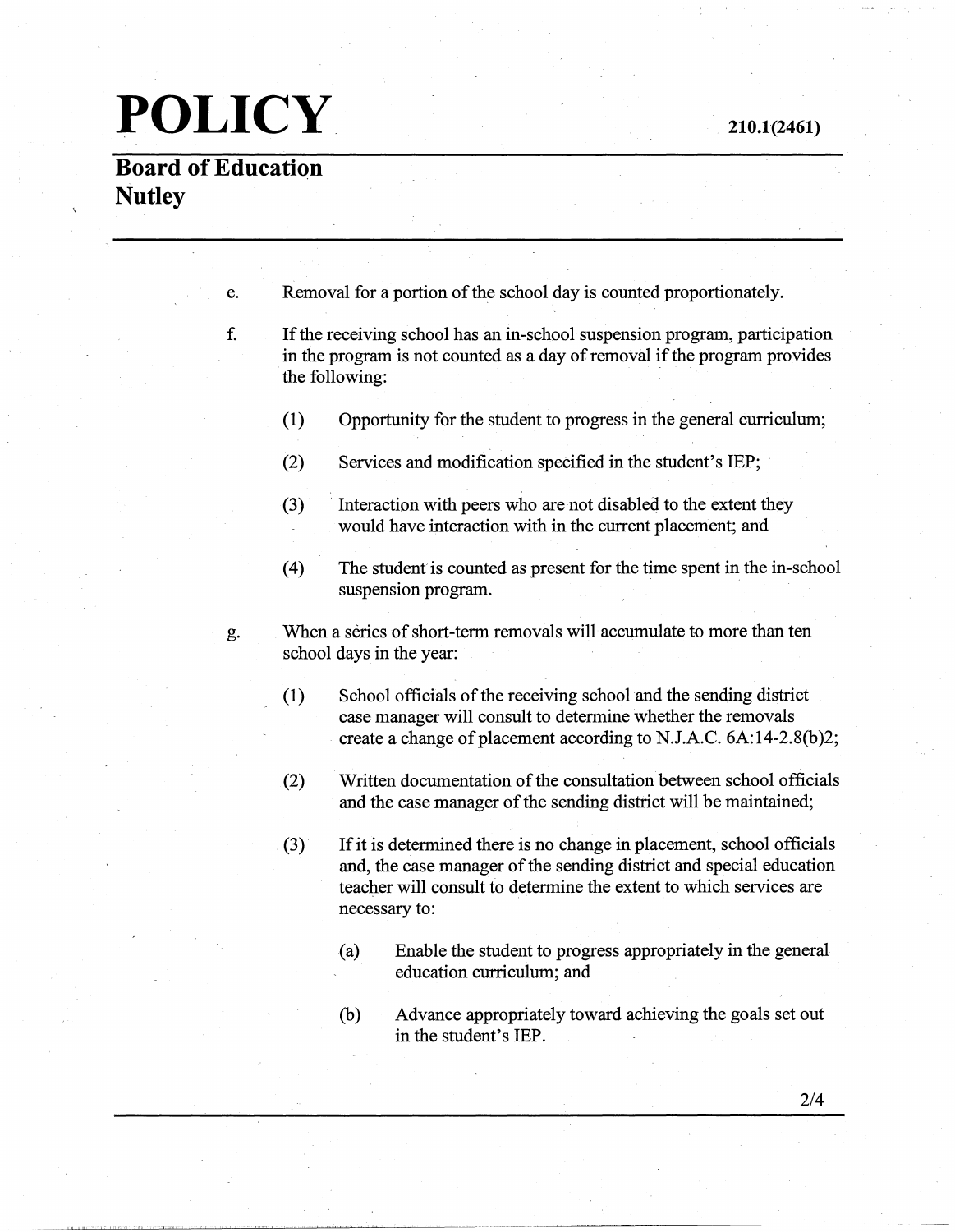## **POLICY 210.1(2461)**

#### **Board of Education Nutley**

- (4) Written documentation of the consultation and services provided will be maintained.
- h. Steps will be in place to review the behavioral intervention plan and if necessary convene the IEP team as required according to N.J.A.C. 6A:14 Appendix D, 34 C.F.R. §300-520(c) (1) and (2).
- 3. The complication, maintenance, access to and confidentiality of student records will be in accordance with N.J.A.C. 6:3-6.
	- a. The IEP will be accessible to each teacher or service provider in accordance with N.J.A.C. 6A:14-3.7 (a)2.
	- b. All student records will be returned to the sending district within fifteen calendar days of a student's last day of enrollment.
- 4. Students with disabilities, who are placed in receiving schools by a district Board of Education, will be provided special education and related services at no cost to their parents or legal guardian(s).
- 5. The programs and services provided by the receiving school will be in accordance with the requirements of N.J.A.C.  $6A:14-1.1$  et seq.
	- a. If a change in the delivery of special education or related services is necessary due to a change in personnel or student need, the receiving school will contact the sending district to convene an IEP team meeting to review and, if appropriate, revise the IEP.
- 6. All personnel serving students with disabilities will be appropriately certified and licensed where a license is required as stated in N.J.A.C. 6:11.
- 7. The receiving school will terminate the placement of a student with disabilities according to N.J.A.C.  $6A:14-7.7(a)$  and  $(a) 1$ .